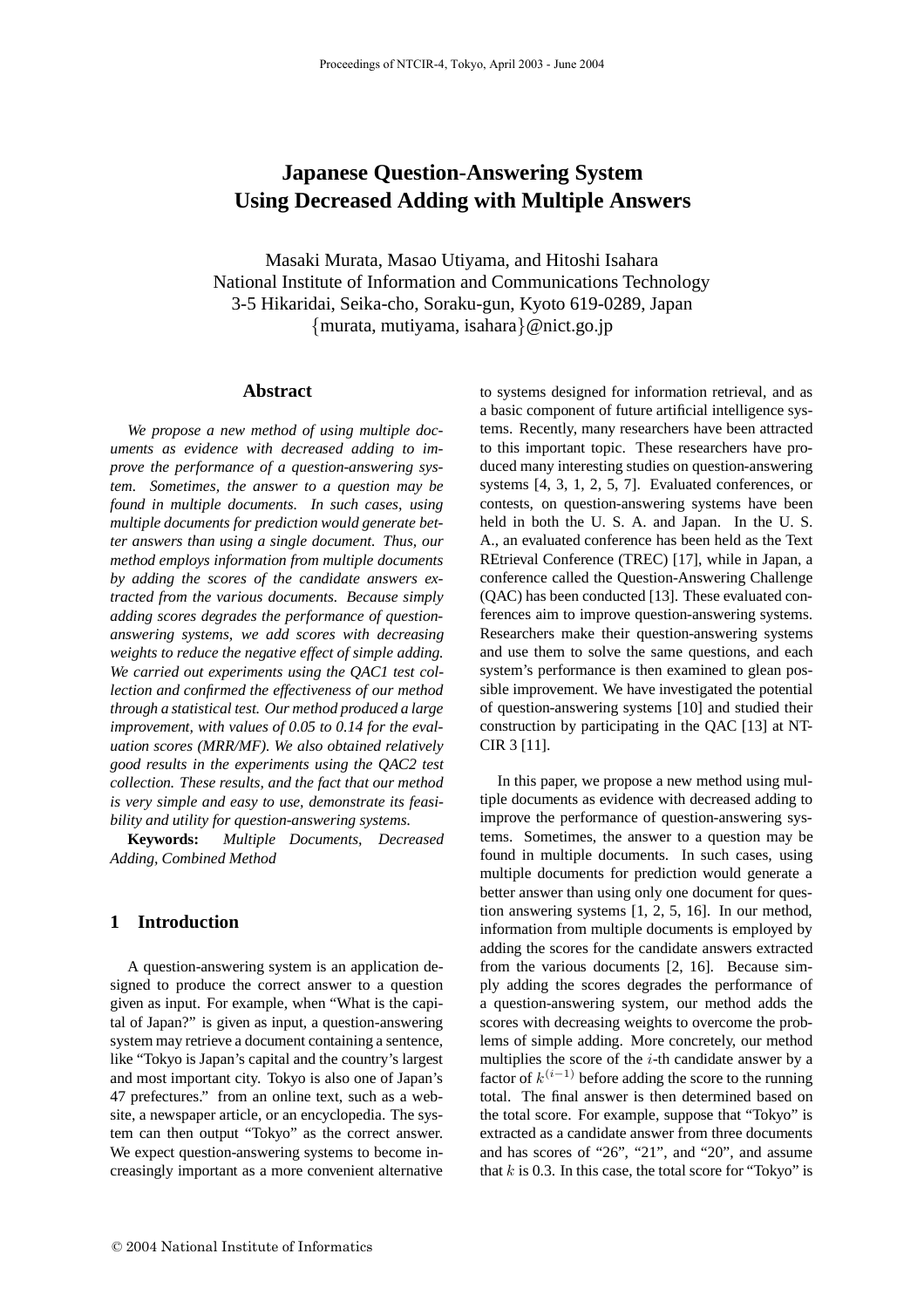**Table 1. Candidate answers with original scores, where "Tokyo" is the correct answer**

| Rank | Candidate answer | Score | Document ID |
|------|------------------|-------|-------------|
|      | Kyoto            | 3.3   | 926324      |
| 2    | Tokyo            | 3.2   | 259312      |
| 3    | Tokyo            | 2.8   | 451245      |
| 4    | Tokyo            | 2.5   | 371922      |
| 5    | Tokyo            | 2.4   | 221328      |
| 6    | Beijing          | 2.3   | 113127      |
|      |                  |       |             |

**Table 2. Candidate answers with simply added scores where "Tokyo" is the correct answer**

| Rank     | Cand. ans. | Score | Document ID     |
|----------|------------|-------|-----------------|
|          | Tokyo      | 10.9  | 259312, 451245, |
|          | Kyoto      | 3.3   | 926324          |
|          | Beijing    | 2.3   | 113127          |
| $\cdots$ |            |       |                 |

"34.1" (=  $26 + 21 \times 0.3 + 20 \times 0.3^2$ ). Thus, we calculate the score in the same way for each candidate and take the answer with the highest score as the correct answer.

To evaluate this method, we experimented using the QAC test collection [13] and confirmed the effectiveness of our method through a statistical test. In our experiments, we constructed a question-answering system and employed four variations of it to confirm that our method was effective. We also confirmed that simply adding the scores from multiple documents, without employing decreasing weights, degraded the performance of the question-answering systems in some cases. Our method is very simple and easy to use, and it improves the performance of these systems, thus demonstrating its feasibility and utility.

# **2 Use of Multiple Documents as Evidence with Decreased Adding**

Suppose that the question, "What is the capital of Japan?", is input to a question-answering system, with the goal of obtaining the correct answer, "Tokyo". A typical question-answering system would output the candidate answers and scores listed in Table 1. These systems also output a document ID indicating the document from which each candidate answer was extracted.

For the example shown in Table 1, the system outputs an incorrect answer, "Kyoto", as the first answer.

A method based on simply adding the scores of candidate answers was used previously [2, 16]. For

**Table 3. Candidate answers with original scores, where "Kyoto" is the correct answer**

| Rank           | Cand. ans. | Score    | Document ID |
|----------------|------------|----------|-------------|
|                | Kyoto      | 5.4      | 926324      |
| $\overline{c}$ | Tokyo      | 2.1      | 259312      |
| 3              | Tokyo      | 1.8      | 451245      |
| $\overline{4}$ | Tokyo      | 1.5      | 371922      |
| 5              | Tokyo      | 1.4      | 221328      |
| 6              | Beijing    | 1.3      | 113127      |
|                |            | $\cdots$ |             |

**Table 4. Candidate answers with simply added scores where "Kyoto" is the correct answer**

| Rank     | Cand. ans. | Score | Document ID     |
|----------|------------|-------|-----------------|
|          | Tokyo      | 6.8   | 259312, 451245, |
|          | Kyoto      | 5.4   | 926324          |
| 3        | Beijing    | 1.3   | 113127          |
| $\cdots$ |            |       |                 |

our current example question, this produces the results shown in Table 2. In this case, the system outputs the correct answer, "Tokyo", as the first answer. The method can thus obtain correct answers by using multiple documents as evidence.

The problem with this method, however, is that it is likely to select candidate answers with high frequencies. It is a serious problem from a performance standpoint, in particular. In the case of a system with good inherent performance, the original scores that it outputs are often more reliable than the simply added scores, so the use of this method often degrades the system performance.

To overcome this problem, we developed our new method of using multiple documents as evidence with decreased adding. Instead of simply adding the scores of the candidate answers, the method adds the scores with decreasing weights. This approach reduces the negative effect of a question-answering system being likely to select candidate answers with high frequencies, while still improving the accuracy of the system by adding the scores.

We can demonstrate the effect of our proposed method by giving an example. Suppose that a question-answering system outputs Table 3 in response to the question, "What was the capital of Japan in A.D. 1000?". The correct answer is "Kyoto", and the system outputs the correct answer as the first answer.

When we apply the method of simply adding scores in this system, however, we obtain the results shown in Table 4. In this case, the incorrect answer, "Tokyo",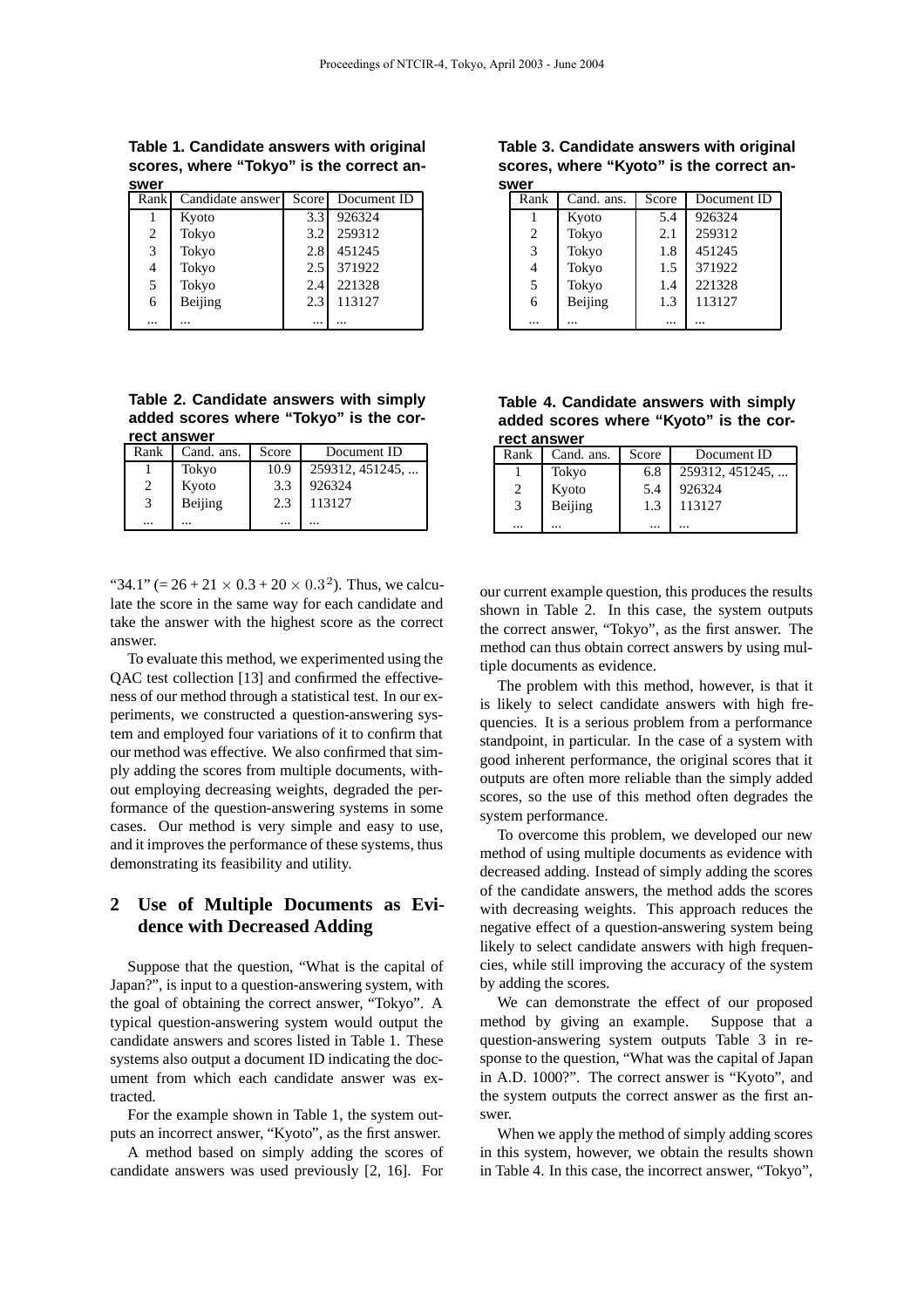|                | Table 5. Candidate answers obtained by |  |
|----------------|----------------------------------------|--|
|                | decreased adding, where "Kyoto" is the |  |
| correct answer |                                        |  |
|                | Rank Cand ans Score Document ID        |  |

| Rank | Cand. ans. | Score    | Document ID     |
|------|------------|----------|-----------------|
|      | Kyoto      | 5.4      | 926324          |
|      | Tokyo      | 2.8      | 259312, 451245, |
|      | Beijing    | 1.3      | 113127          |
|      |            | $\cdots$ |                 |

**Table 6. Candidate answers obtained by decreased adding, where when "Tokyo" is the correct answer**

| Rank     | Cand. ans. | Score    | Document ID     |
|----------|------------|----------|-----------------|
|          | Tokyo      | 4.3      | 259312, 451245, |
|          | Kyoto      | 3.3      | 926324          |
| 3        | Beijing    | 2.3      | 113127          |
| $\cdots$ |            | $\cdots$ |                 |

achieves the highest score.

To overcome this problem, we can try to apply our proposed method of adding candidate scores with decreasing weights. Suppose that we implement our method by multipling the score of the *i*-th candidate by a factor of 0*.*3(*i−*1) before adding scores. In this case, the score for "Tokyo" is 2.8 (=  $2.1 + 1.8 \times 0.3$ )  $+ 1.5 \times 0.3^2 + 1.4 \times 0.3^3$  and we obtain the results shown in Table 5. The correct answer, "Kyoto", achieves the highest score, while the score for "Tokyo" is notably lower.

We can also apply our method to the first example question, "What is the capital of Japan?". When we use our method, the score for "Tokyo" is  $4.3 (= 3.2 +$  $2.8 \times 0.3 + 2.5 \times 0.3^2 + 2.4 \times 0.3^3$ , and we obtain the results shown in Table 6. As expected, "Tokyo" achieves the highest score.

As described here, our method of adding scores for candidate answers with decreasing weights successfully obtained the correct answers to each of the example questions. This suggests the feasibility of the method for reducing the effect of a question-answering system being likely to select candidate answers with high frequencies, while at the same time improving the system's accuracy. We thus confirmed the effectiveness of our method experimentally, as described in Section 4.

# **3 Question-answering Systems Used in This Study**

The system utilizes three basic components:

1. Prediction of answer type

The system predicts the answer to be a particular type of expression, based on whether the input question is indicated by an interrogative pronoun, an adjective, or an adverb. For example, if the input question is "Who is the prime minister of Japan?", the expression "Who" suggests that the answer will be a person's name.

### 2. Document retrieval

The system extracts terms from the input question and retrieves documents by using these terms. The retrieval process thus gathers documents that are likely to contain the correct answer. For example, for the input question "Who is the prime minister of Japan?", the system extracts "prime", "minister", and "Japan" as terms and retrieves documents accordingly.

#### 3. Answer detection

The system extracts linguistic expressions that match the predicted expression type, as described above, from the retrieved documents. It then outputs the extracted expressions as candidate answers. For example, for the question "Who is the prime minister of Japan?", the system extracts person's names as candidate answers from documents containing the terms "prime", "minister", and "Japan".

### **3.1 Prediction of answer type**

#### **3.1.1 Heuristic rules**

The system we used applies manually defined heuristic rules to predict the answer type. There are 39 of these rules. Some of them are listed here:

- 1. When *dare* "who" occurs in a question, a person's name is given as the answer type.
- 2. When *itsu* "when" occurs in a question, a time expression is given as the answer type.
- 3. When *donokurai* "how many" occurs in a question, a numerical expression is given as the answer type.

### **3.2 Document retrieval**

Our system extracts terms from a question by using a morphological analyzer, ChaSen [6]. The analyzer first eliminates terms whose part of speech is a preposition or a similar type; it then retrieves by using the extracted terms.

The document retrieval method operates as follows: We first retrieve the top  $k_{dr1}$  documents with the highest scores calculated from the equation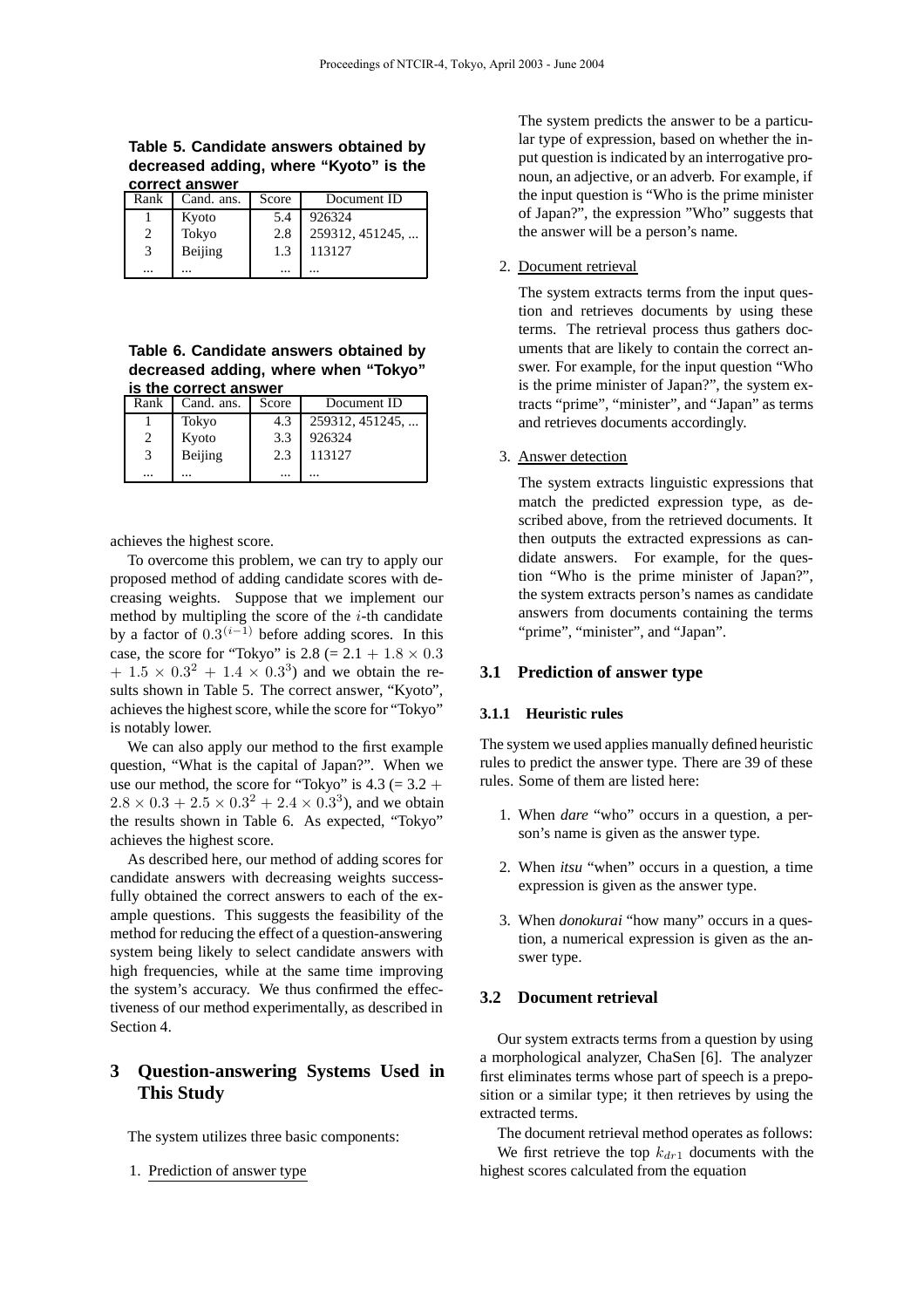$$
Score(d)
$$
  
= 
$$
\sum_{\text{term } t} \left( \frac{tf(d, t)}{tf(d, t) + k_t \frac{length(d) + k_+}{\Delta + k_+}} \times log \frac{N}{df(t)} \right)
$$
 (1)

where *d* is a document, *t* is a term extracted from a question,  $tf(d, t)$  is the frequency of *t* occurring in document  $d$ ,  $df(t)$  is the number of documents in which *t* appears, *N* is the total number of documents, *length*(*d*) is the length of *d*, and  $\Delta$  is the average length of all documents.  $k_t$  and  $k_+$  are constants defined according to experimental results. We based this equation on Robertson's equation [14, 15]. This approach is very effective, and we have used it extensively for information retrieval [9, 12, 8]. In the question answering system, we use a large number for *kt*.

Next, we re-rank the extracted documents according to the following equation and extract the top  $k_{dr2}$ documents, which are used in the ensuing answer extraction phase.

$$
Score(d)
$$
  
=  $-min_{t1 \in T} log \prod_{t2 \in T3} (2dist(t1, t2) \frac{df(t2)}{N})^{w_{dr2}(t2)}$   
=  $max_{t1 \in T} \sum_{t2 \in T3} w_{dr2}(t2) log \frac{N}{2dist(t1, t2) * df(t2)}$  (2)

$$
T3 = \{t | t \in T, 2dist(t1, t) \frac{df(t)}{N} \le 1\},\tag{3}
$$

where *d* is a document, *T* is the set of terms in the question, and  $dist(t1, t2)$  is the distance between  $t1$ and *t*2 (defined as the number of characters between them) with  $dist(t1, t2) = 0.5$  when  $t1 = t2$ .  $w_{dr2}(t2)$ is a function of *t*2 that is adjusted according to experimental results.

Because our question-answering system can determine whether terms occur near each other by reranking them according to Eq. 2, it can use full-size documents for retrieval. In this study, we extracted 20 documents for retrieval. The following procedure for answer detection is thus applied to the 20 extracted documents.

### **3.3 Answer detection**

To detect answers, our system first generates candidate expressions for the answer from the extracted documents. We initially used morpheme n-grams for the candidate expressions, but this approach generated too many candidates. Instead, we now only use candidates consisting only of nouns, unknown words, and symbols. Also, we use the ChaSen analyzer to determine morphemes and their parts of speech.

Our approach to judging whether each candidate is a correct answer is to add the score (*Scorenear*(*c*)) for the candidate, under the condition that it is near an extracted term, and the score (*Scoresem*(*c*)) based on heuristic rules according to the answer type. The system then selects the candidates having the highest total points as correct answers.

We used the following method to calculate the score for a candidate *c* under the condition that it must be near the extracted terms.

$$
Score_{near}(c) = -log \prod_{t2 \in T3} (2dist(c, t2) \frac{df(t2)}{N})^{w_{dr2}(t2)}
$$

$$
= \sum_{t2 \in T3} w_{dr2}(t2)log \frac{N}{2dist(c, t2) * df(t2)}
$$

$$
T3 = \{t | t \in T, 2dist(c, t) \frac{df(t)}{N} \le 1\}
$$
(4)

where *c* is a candidate for the correct answer, and  $w_{dr2}(t2)$  is a function of  $t2$ , which is adjusted according to experimental results.

Next, we describe how the score ( $Score_{sem}(c)$ ) is calculated based on heuristic rules for the predicted answer type. We used 45 heuristic rules to award points to candidates and utilized the total points as the score. Some of the heuristic rules are listed below:

- 1. Add 1000 to candidates when they match one of the predicted answer types (a person's name, a time expression, or a numerical expression). We use named entity extraction techniques based on the support-vector machine method to judge whether a candidate matches a predicted answer type [18]. We used only five named entity as same as in our previous system [11].
- 2. When a country name is one of the predicted answer types, add 1000 to candidates found in our dictionary of countries, which includes the names of almost every country (636 expressions).
- 3. When the question contains *nani* Noun X "what Noun X", add 1000 to candidates having the Noun X.

Our system has an additional function that are used after answers are selected based on the scores. It is the compiling of similar answers. Our system compiles answers that are part of other answers and the difference in their scores is less than 90% of the best score. The compiling is done by eliminating answers other than the longest one. We call this method *rate-based answer compiling*.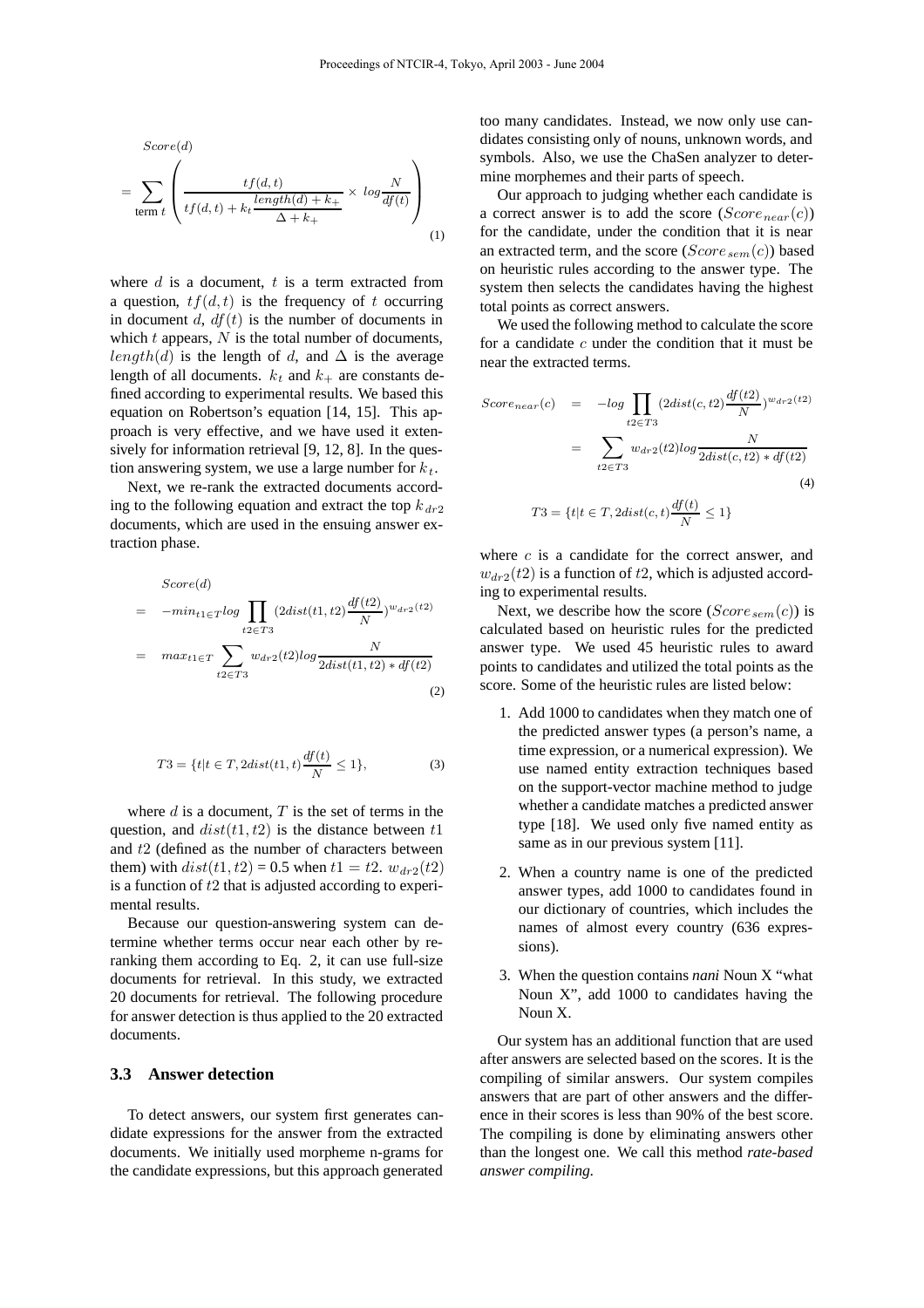# **4 Experiments using the QAC1 data collection**

### **4.1 Data Used in the Experiments**

We used the Task-1 data in the QAC1 data collection from the QAC at NTCIR 3 for our first experiments [13]. This data collection contains 200 pairs consisting of a question and its answer. It was developed in the Japanese language and is based on articles in the Japanese Mainichi newspaper from 1998 and 1999. The mean reciprocal rank (MRR) is used for evaluation. By applying the MRR, we then obtain a score of 1*/r* when the r-th output answer is correct. Our system outputs its top five answers.

#### **4.2 Methods of Adding Scores**

In the experiments, we employed each of the following methods of adding scores.

#### **Original Method**

This method simply outputs the answers generated by the question-answering system as they are, without adding the scores of each candidate answer.

### **Simple Adding Method**

This method adds the scores of each candidate answer as extracted from multiple documents. It then outputs the answers according to their added scores.

In our question-answering system, the significance of a candidate answer is greatly changed by a score of 1000. Therefore, we do not want to skew scores by adding the thousands and higher-order digits from each score. Instead, for scores with the same values for the thousands and higher-order digits, the method extracts only the digits representing values below 1000 (i.e., hundreds, tens, and units) from each score. It then adds all the extracted values to give a subtotal, which is combined with the values of the thousands and higher digits shared by the scores.

On the other hand, the method does not add the scores of candidates with different values for the digits representing values of 1000 or greater, but instead simply takes the higher score as the total.

For example, suppose that a candidate answer *X* appears twice with scores of 1025 and 1016. In this case, 25 and 16 are extracted as the digits representing values below 1000; these scores are added to obtain 41; and finally, 41 is added to 1000, and 1041 is obtained as the total score. As another example, suppose that a candidate answer *X* appears twice with scores of 2025 and 1016. Here, the scores have different values for the thousands digit. In this case, the scores are not added, and 2025 is obtained as the total score.

### **Decreased Adding Method**

This method adds the scores for each candidate answer extracted from multiple documents in almost the same way as the simple adding method. It also handles the digits representing values of 1000 or more by using the same approach.

The actual method of adding, however, is different. The decreased adding method multiplies the score of the *i*-th candidate answer by a factor of  $k^{(i-1)}$  before adding the scores. This is expressed by the following equation:

$$
Score_{decreased} = \sum_{1 \le i \le n} k^{i-1} score_{original}(i) \tag{5}
$$

Here, *Scoredecreased* is the value of the final score obtained by the decreased adding method for the digits representing values below 1000, while  $score_{original}(i)$  is the value of the original score obtained by the question-answering system for these digits. *n* is the number of occurrences of the same candidate answer extracted from multiple documents with the same values for the thousands and higher-order digits. Finally, *k* is a constant set according to experimental results.

For example, suppose that a candidate answer *X* appears twice with scores of 2025 and 2016, and that  $k = 0.3$ . First, 25 and 16 are extracted as the values for the digits below 1000. These values are added by using Eq. 5, so that  $25+16\times0.3$  gives a result of 29.8. Then, 29.8 is added to 2000, and 2029.8 is obtained as the total score.

In this study, we used 0.01, 0.02, 0.05, 0.1, 0.2, 0.3, 0.4, 0.5, 0.6, 0.7, 0.8, and 0.9 as values of *k*.

#### **Combined Method**

This method is a combination of the original method, the simple adding method, and the decreased adding method (with the same twelve possible values of *k*, i.e., 0.01, 0.02, 0.05, 0.1, 0.2, 0.3, 0.4, 0.5, 0.6, 0.7, 0.8, and 0.9). First, the combined method identifies the method obtaining the best performance (as measured by the MRR/MF) for a set of training data. Then, it uses the best method to output answers.

In this study, we did not use any data other than the QAC test collection, so we performed 10-fold cross validation for training purposes.

The combined method involves two important considerations.

One is the combination of multiple methods. It can select a good method for each case and improve system performance.

The second consideration is fair evaluation. For example, the decreased adding method had twelve possible values of *k* in our experiments. Because the variation in *k* is large, even if a system using a certain value for *k* obtains a good evaluation score, the score may be a rare fluke found only in the test data. In general, to avoid such unfair evaluation and to calculate appropriate evaluation scores, the 10-fold cross validation is used.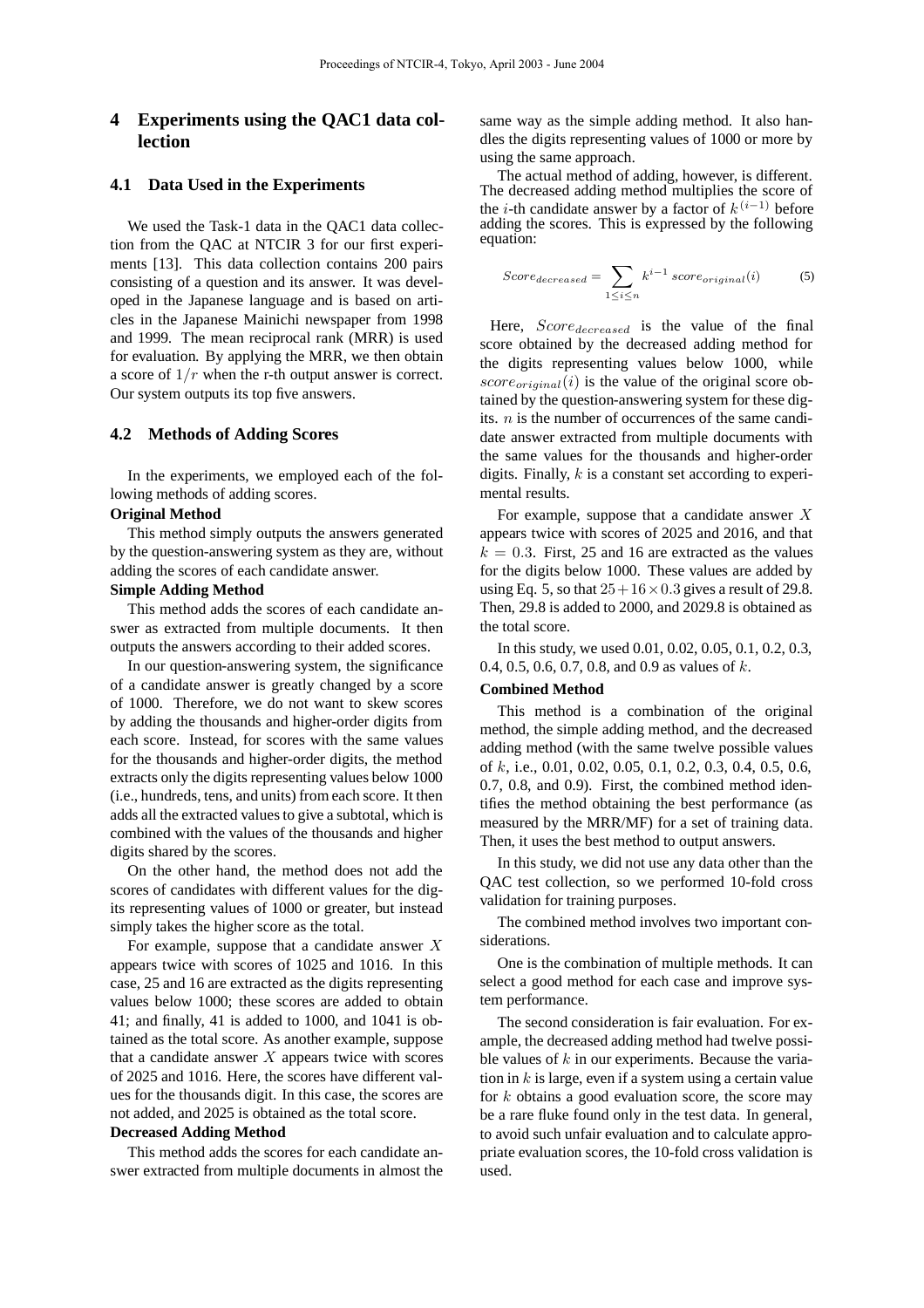### **4.3 Tested Systems**

As noted above, we used the question-answering system described in Section 3 for the experiments, but we employed four variations of it, as listed here. Note that the designation, Sys-3, refers to the base system exactly as described previously.

We used these four systems to confirm whether our proposed method of using multiple documents as evidence with decreased adding would be effective in various question-answering systems.

#### **Sys-1**

Unlike Sys-3, which uses Eq. 4, this system uses the following equation.

$$
Score_{near2}(c) = \sum_{t2 \in T} w_{dr2}(t2) \log \frac{N}{df(t2)} \qquad (6)
$$

Sys-1 thus does not use the distances between a candidate answer and the terms extracted from the input question.

#### **Sys-2**

This system divides documents into paragraphs during document retrieval without re-ranking based on Eq. 2, and it also uses Eq. 6 instead of Eq. 4.

Sys-2 thus also does not directly use the distances between a candidate answer and the extracted terms. Because it divides documents into paragraphs during document retrieval, however, it does confirm whether a candidate answer appears in the same paragraph as each term. This enables Sys-2 to utilize a little more information related to the distances between the candidate answer and the extracted terms, as compared to Sys-1.

#### **Sys-3**

Sys-3 is the base question-answering system as described in Section 3.

### **4.4 Experimental Results**

We conducted experiments with the QAC test collection for Task-1 by using the methods described in Sections 4.2 and 4.3. The results are shown in Table 7. In the table, the leftmost column indicates the adding method, while the top line indicates the questionanswering system. We used the two-sided t-test as a statistical test to recognize significant differences, with the original method as the baseline method. When a method performed better than the baseline method at the 0.05 or 0.01 significance level, it was tagged with "+" or "++", respectively. Likewise, when a method performed worse than the baseline method at the 0.05 or 0.01 significance level, it was tagged with "-" or "-", respectively.

**Table 7. Results for Task-1 in QAC1 (MRR)**

|            | $Sys-1$      | $Sys-2$      | $Sys-3$      |
|------------|--------------|--------------|--------------|
| Original   | 0.294        | 0.405        | 0.541        |
| Simple     | $0.387^{++}$ | $0.474^{+}$  | $0.449 -$    |
| Combined   | $0.437^{++}$ | $0.506^{++}$ | $0.597^{++}$ |
| Decreased  |              |              |              |
| $k=0.01$   | $0.432^{++}$ | $0.498^{++}$ | 0.551        |
| $k=0.02$   | $0.433^{++}$ | $0.502^{++}$ | 0.561        |
| $k = 0.05$ | $0.440^{++}$ | $0.510^{++}$ | 0.563        |
| k=0.1      | $0.449^{++}$ | $0.516^{++}$ | 0.570        |
| $k=0.2$    | $0.446^{++}$ | $0.509^{++}$ | $0.590^{++}$ |
| $k=0.3$    | $0.450^{++}$ | $0.504^{++}$ | $0.597^{++}$ |
| $k=0.4$    | $0.434^{++}$ | $0.504^{++}$ | 0.580        |
| $k=0.5$    | $0.428^{++}$ | $0.509^{++}$ | 0.565        |
| $k=0.6$    | $0.414^{++}$ | $0.505^{++}$ | 0.544        |
| $k=0.7$    | $0.411^{++}$ | $0.498^{++}$ | 0.537        |
| k=0.8      | $0.399^{++}$ | $0.489^{++}$ | 0.492        |
| k=0.9      | $0.390^{++}$ | $0.480^{++}$ | $0.472 -$    |

#### **4.5 Discussion**

From Table 7, we found the following: The simple adding method obtained lower performance than the original method in some cases (Sys-3). The combined method, which includes our proposed method, always obtained higher performance than the original method and the simple adding method. Our method produced a large improvement, with values of 0.05 to 0.14 for the evaluation scores (MRR). In the decreased adding method, 0.2 and 0.3 were good values for *k*. We actually counted the frequency of using each method in the combined method and confirmed that the frequency of using 0.2 or 0.3 was very large. With our best question-answering system (Sys-3), the combined method obtained scores of 0.597 for Task-1, while the original method obtained scores of 0.541. The best score was 0.608 in the QAC contest. We have tried many other ways to improve question answering, but we could not improve question answering easily. Although our proposed method in this paper is very easy and feasible, it could make quite a large improvement and obtain almost the same precision as the best score in the QAC contest.

The proposed method using multiple documents as evidence with decreased adding has the problem that when only one document includes answers, the method cannot add the scores of answers in multiple documents, and the performance of the system deteriorates. We examined this problem by using Sys-3, which offered the best performance. We calculated the system performance of Sys-3 with various numbers of documents (*x*) including answers among the top 20 documents obtained during document retrieval. As we expected, in the case of 0*<*x≤1, the combined method obtained lower performance than the original method.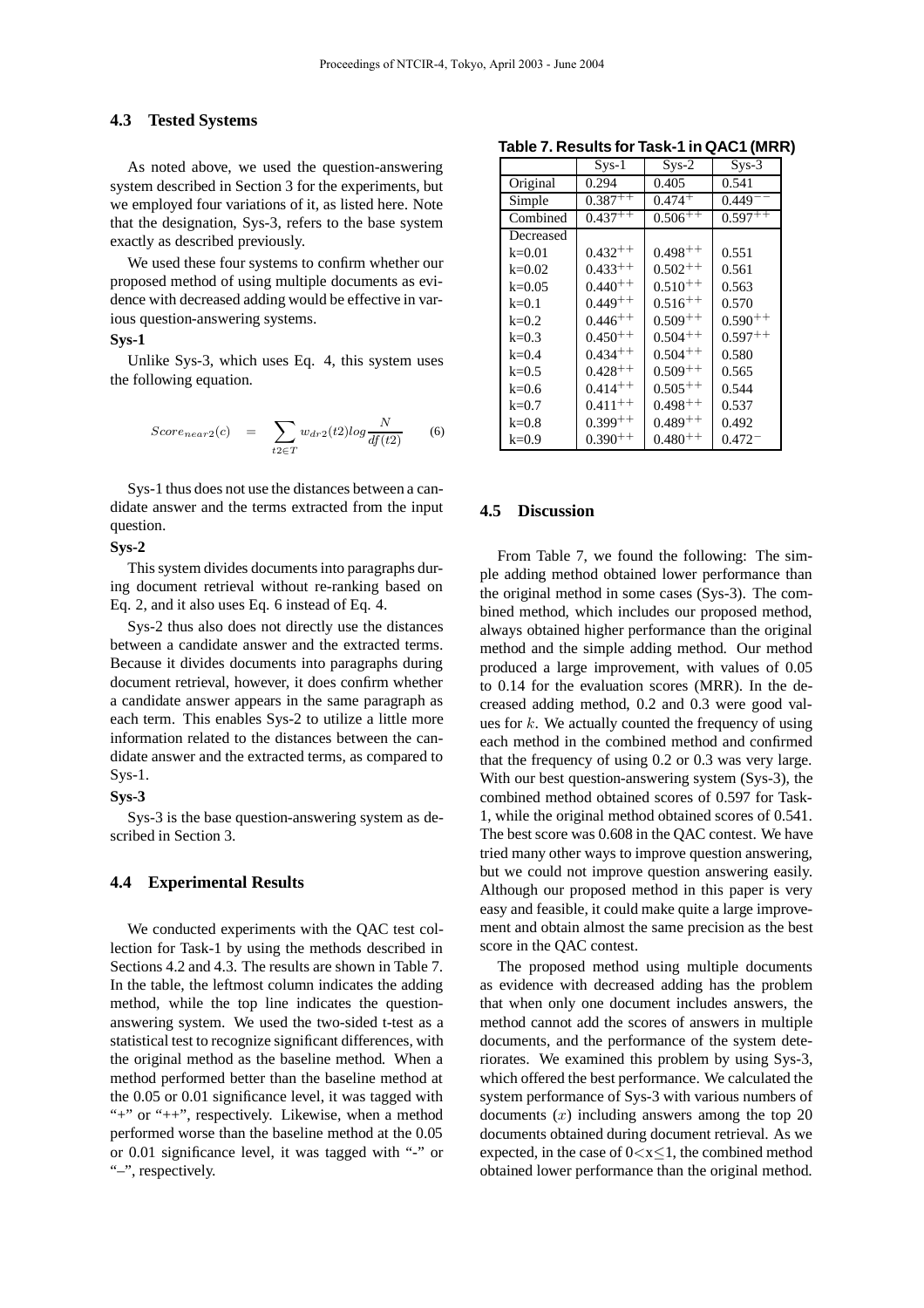|  | Table 8. Results for Subtask-1 in QAC2 |  |
|--|----------------------------------------|--|
|  |                                        |  |

| System ID        | MRR   |  |
|------------------|-------|--|
| CRL1             | 0.566 |  |
| CRL <sub>2</sub> | 0.577 |  |
| Base line        | 0.541 |  |

**Table 9. Results for Subtask-2 in QAC2**

| System ID        | MF    | Rate for select |
|------------------|-------|-----------------|
| CRL1             | 0.321 | 0.95            |
| CRL <sub>2</sub> | 0.302 | 0.97            |
| <b>CRLX</b>      | 0.363 | 0.90            |
| <b>CRLY</b>      | 0.358 | 0.85            |
| <b>CRLZ</b>      | 0.334 | 0.80            |
| Base line        | 0.293 | 0.95            |

Otherwise, however, the combined method obtained higher performance. To solve this problem, we should increase the size of the document sets to obtain multiple documents containing answers or identify whether the number of documents including answers for an input question is one or more.

## **5 Experiments using the QAC2 data collection**

In this section, we show the experimental results in the QAC2 data collection. The results are shown in Tables 8 to 10. We used Sys-3 with the decreased adding method and  $k = 0.3$ . In Subtask-1, our system outputs its top five answers. In CRL1 of Subtask-2 or Subtask-3, our system outputs the answers having a score that is more than 95% of the highest score. In CRL2 of Subtask-2 or Subtask-3, our system outputs the answers having a score that is more than 97% of the highest score. In CRL3 of Subtask-3, our system outputs the top five answers. Although we used *select-one method* in the QAC1 contest [11], we used *select-by-rate method* in the QAC2 contest. *Select-byrate method* outputs the answers having a score more than a certain rate (Rate for selection) of the highest score. In Subtask-2, we made experiments of changing the rate for selection. CRLX, CRLY, and CRLZ are the results after the contest. In Subtask-3, the automatic evaluation system has not been given by the organizers, so we could not make additional experiments. "Base line" is the system using Sys-3 and not using the decreased adding method. Sys-2 of Subtask-1 uses the following equation [11] instead of Equation 4.<sup>1</sup>

**Table 10. Results for Subtask-3 in QAC2**

| System ID | МF    |
|-----------|-------|
| CRL1      | 0.224 |
| CRL2      | 0.223 |
| CRL3      | 0.153 |

$$
Score_{near2}(c)
$$
  
= 
$$
\sum_{t2 \in T3} k_{near2}^{dist(c,t2)} w_{dr2}(t2) \log \frac{N}{df(t2)}
$$
 (7)

$$
T3 = \{t | t \in T, 2dist(t1, t)\frac{df(t)}{N} \le 1\}
$$
 (8)

Our systems obtained the second-best score, the best score, and the best score, in Subtask-1, Subtask-2, and Subtask-3 of QAC2, respectively. This indicates that our methods for question-answering systems are very effective.

In Subtask-1 and Subtask-2, CRL1 which uses the decreased adding method outperformed the baseline method which does not use the decreased adding method. The effectiveness of the decreased adding method was also confirmed in the QAC2 data collection.

In this paper, we could not show the results of more detailed experiments in the case using the QAC2 data collection, because the schedule for writing is very tight and our system needs a lot of time. (Our system is very slow.) In the future studies, we plan to make more experiments and show them.

### **6 Conclusions**

We have proposed a new method of using multiple documents as evidence with decreased adding to improve the performance of question-answering systems. Our decreased adding method multiplies the score of the *i*-th candidate by  $k^{(i-1)}$  before adding the score to the running total. We found experimentally that 0.2 and 0.3 were good values for *k*. Our proposed method is simple and easy to use, and it produced large score improvements. These results demonstrate the feasibility and utility of our method. We also applied the method in various question-answering systems. It improved performance in every case.

Our participation team (CRL) obtained the secondbest precision, the best precision, and the second-best precision, in Task-1, Task-2, and Task-3 of QAC1, respectively. It also obtained the second-best score, the best score, and the best score, in Subtask-1, Subtask-2,

<sup>&</sup>lt;sup>1</sup> CRL is an abbreviation of Communications Research Laboratory, which is the previous name of our institute, National Institute

of Information and Communications Technology.